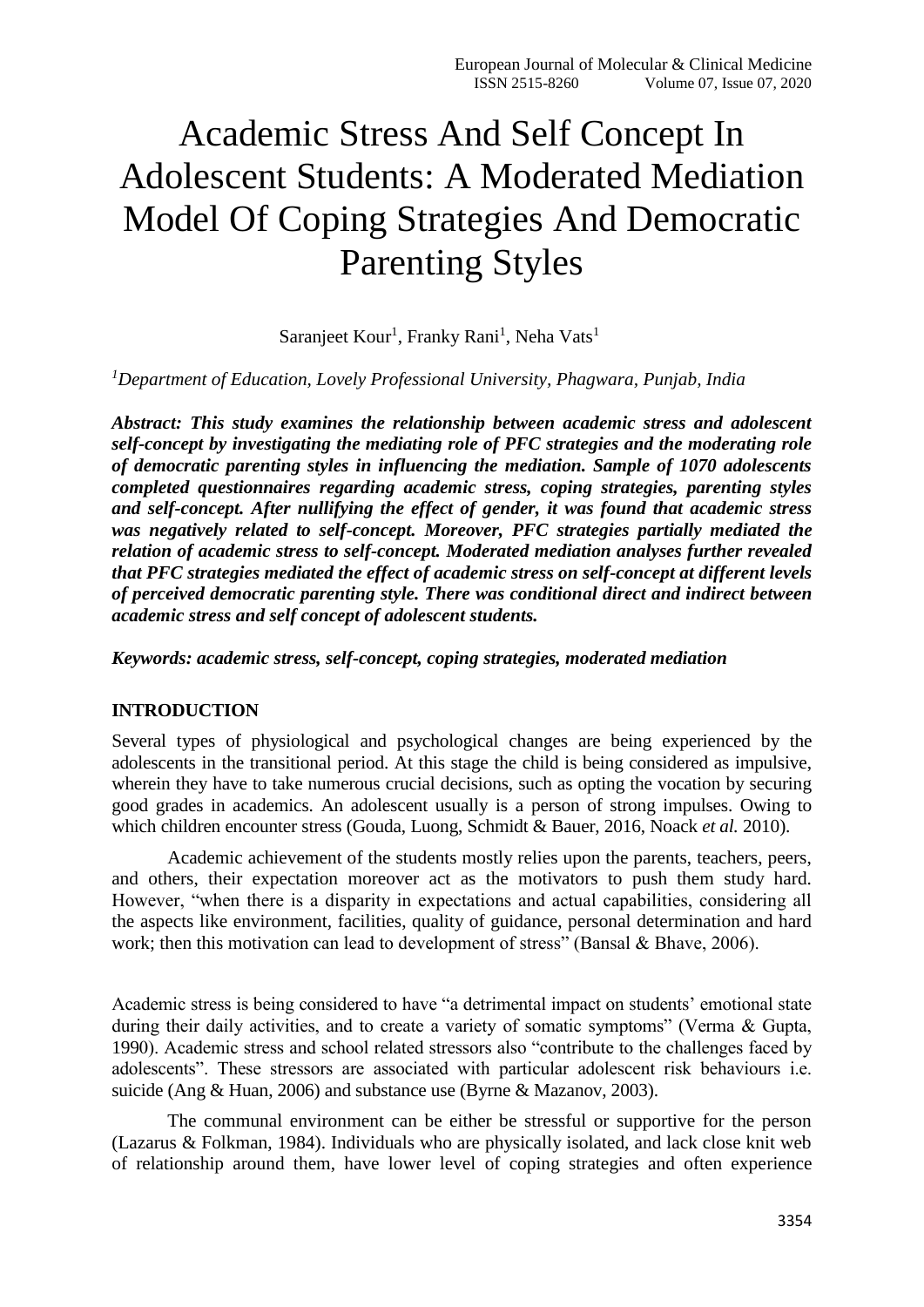depressing emotional responses, whereas a tough web of social network can facilitate emotional support, straight aid and services, information and guidance (Lazarus & Folkman, 1984), sum of this can contribute in the process of coping with the major life issues and stresses. One important example of social environment is parental influence.

However, earlier studies have established direct relationship between self-concept and academic stress, but the embedded mechanism of such relationship remained unidentified. Academic stress influences one's self concept and this relationship is mediated by the coping strategies adopted by the individual. Besides this, parental influence is a vital factor that affects the link between the academic stress and self-concept. "The dynamic nature of parental influence on their children may be described in parenting styles, which consist of four main types: authoritative, authoritarian, permissive and rejecting. Democratic parents provide their children with a warm and structured social environment and encourage and support their independence" (Lamborn et al. 1991, Ogurlu 2015).

The conditional effect of "perceived parenting styles on the relation between academic stress and self-concept that is, whether the direct and indirect relations between academic stress and self-concept vary as a function of perceived parenting styles" has not been taken up yet in the researches.

This study establishes a model named moderated mediation, whereby "mediating process affecting the relation between the predictor and the outcome depends upon the value of a moderator variable" (Preacher, K. J., Rucker, D. D., & Hayes, A. F. (2007); Edwards and Lambert 2007; Muller et al. 2005). Alternatively, it is also known as ''conditional indirect effect'' (Preacher et al. 2007). Particularly, the main aim is two dimensional, firstly"to investigate whether the relation between academic stress and self-concept would be mediated by coping strategies, and secondly to examine whether the direct and indirect paths linking academic stress and self-concept would vary as a function of perceived parenting styles". Figure 1.1represent the model specifically.



**Figure 1.1: Conceptual Framework of the Study**

More specifically, it was tested whether academic stress holds significant relationship with self-concept of adolescent students or not. It was also tested in the present research that whether coping strategies mediated the "relationship between academic stress and self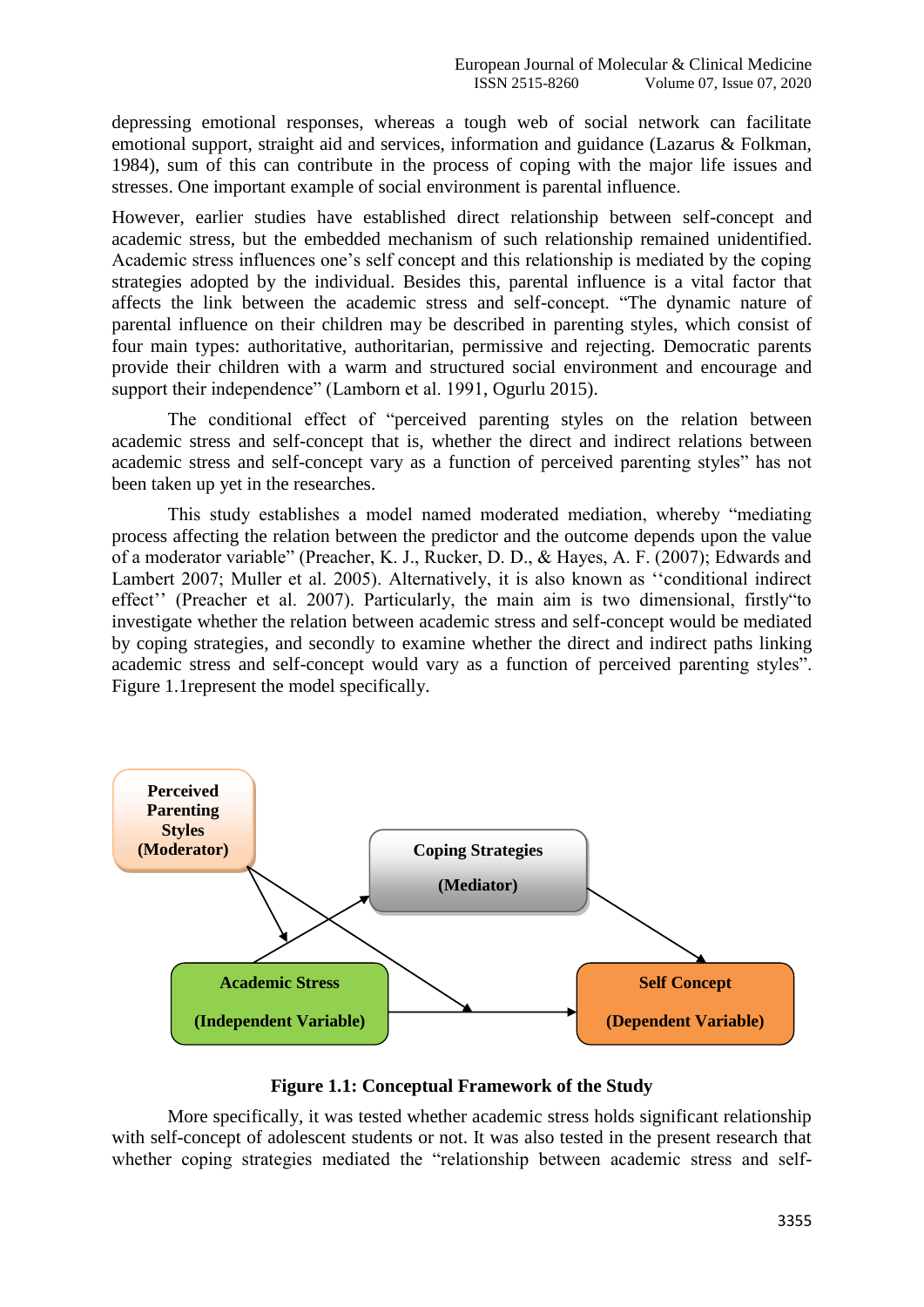concept of adolescent students" and this mediated relationship was moderated by perceived parenting styles or not.

## **METHOD**

## **Participants**

Sample were 1070 (Male= 536, Female= 534) adolescent students studying in class  $9<sup>th</sup>(13)$ years -15 years) of four districts of Punjab viz. Amritsar, Gurdaspur, Tarn Taran and Pathankot.

## **MATERIALS**

Following tools were used

- Coping Strategies- "Ways of Coping Questionnaire by Lazarus" (1967)
- Academic stress- "Bisht Battery of stress scales" (2005)
- "Children's Perception of Parenting Styles" by Pyari and Kalra (2005)
- "Self-Concept Rating Scale"by Dr. Pratibha Deo (2011)

## **Data Analysis**

To test the mediating role of coping strategies in the relationship linking academic stress and self-concept of adolescent students, method given by Baron and Kenny in 1986 was employed. Sobel's test was used to test the statistical significance of the "indirect effect" of the independent variable (IV) on the dependent variable (DV) via the mediator. Moderated mediation emphasizes the evaluation of the extent to which "an indirect effect of an IV (X) on the DV (Y) through a mediator M depends on a moderator (W). To test the moderated mediation effect, we followed the procedure proposed by Muller et al. (2005). According to Muller et al., moderated mediation is demonstrated if (a) the main effect of the independent variable on the dependent variable is significant; and (b) the main effect of the independent variable on the mediator is significant when the moderator is controlled and the change in the effect of the mediator on the dependent variable is significant as the moderator changes".

## **RESULTS**

The results showed that academic stress was adversely linked to democratic parenting style; problem focused coping (PFC) strategies and self-concept. These findings suggest that high academic stress is potential risk factors for lowering self-concept of the adolescent. Moreover, the results also exhibited that democratic parenting was positively related to PFC strategies and self-concept. Results of the analysis reveal that low democratic parenting is potential risk factors for PFC strategies and self-concept. Finally, PFC strategies was found to be positively related to self-concept, which indicated that adopting more of the PFC strategies leads to the development of the positive self-concept of an individual.

## **Table 1.1 Correlation Matrix: Shows Relationship among Academic Stress, Perceived Democratic Parenting Style, Problem Focused Coping Strategies and Self Concept of Adolescent Students (N= 1070)**

|                        | <b>Academic Stress Democratic PFC Self-</b><br>Strategies Concept |  |  |
|------------------------|-------------------------------------------------------------------|--|--|
| <b>Academic Stress</b> |                                                                   |  |  |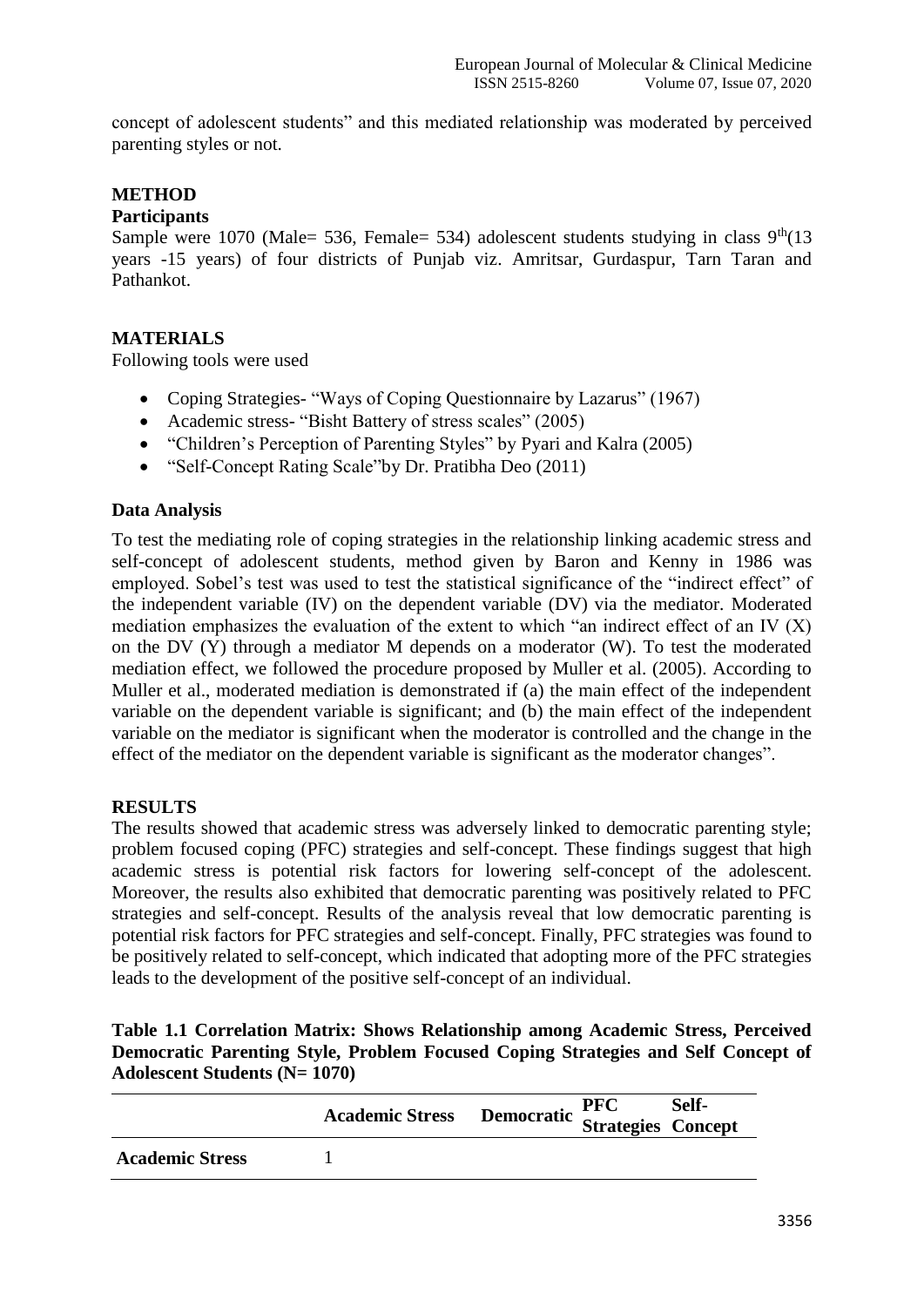| <b>Democratic</b>     | $-.437***$ |           |           |  |
|-----------------------|------------|-----------|-----------|--|
| <b>PFC</b> Strategies | $-.452**$  | $.414***$ |           |  |
| <b>Self-Concept</b>   | $-.466$ ** | $.579***$ | $.548***$ |  |

 $**$ . Correlation is significant at the 0.01 level (2-tailed)

## **Testing for Mediating Effect of PFC**

Testing of mediation effect was done by adopting Baron and Kenny's (1986) method. Equation 1 implies that academic stress significantly predicted self-concept scores of adolescent students,  $b = -0.446$ ,  $t(1068) = -17.223$ ,  $p = 0.000$ . Equation 2 implies that academic stress significantly predicted PFC strategies scores of adolescent students,  $b = -.452$ ,  $t(1068)$  $= -16.567$ ,  $p = .000$ . From equation 3 it is clear that it is clear academic stress significantly predicted self-concept scores of adolescent students,  $b = -.274$ ,  $t(1068) = -9.998$ ,  $p = .000$ after controlling for PFC strategies (mediator). Moreover, "the un-standardized path coefficient from **academic stress** to **self-concept** in the unmediated model was -.188and was reduced to - .**111** in the mediated model (the corresponding standardized coefficients were - .466 and -.274)". As both these coefficients came out to be statistically significant, partial mediation effect was observed. Indirect effects of academic stress on self-concept through PFC strategies were found significant through Sobel test  $(Z = -11.289, SE = .0069, p = .000)$ .

| <b>Predictors</b>      | <b>Equation 1</b><br>(Criterion<br><b>Concept</b> )<br>b(SE) | <b>Self</b> | <b>Equation 2</b><br>(Criterion PFC)<br>b(SE) | <b>Equation 3</b><br>(Criterion<br><b>Self</b><br>Concept)<br>b(SE) |
|------------------------|--------------------------------------------------------------|-------------|-----------------------------------------------|---------------------------------------------------------------------|
| <b>Academic Stress</b> | $-.466(.011)$ **                                             |             | $-.452(.005)$ **                              | $-.274(.011)$ **                                                    |
| <b>PFC</b>             |                                                              |             |                                               | $.424(.058)$ **                                                     |
| $R^2$                  | .217                                                         |             | .204                                          | .360                                                                |
| N                      | 1070                                                         |             | 1070                                          | 1070                                                                |

| Table 1.2: Testing the mediation effects of "PFC strategies in the relationship between |  |  |
|-----------------------------------------------------------------------------------------|--|--|
| academic stress on self-concept"                                                        |  |  |

Each column represents "a regression equation that predicts the outcome variable at the top of the column. PFC denotes PFC Strategies". Multicollinearity was not found.

## **Testing for Moderated Mediation**

Next, testing was done for the indirect effect of academic stress (X) on the selfconcept (Y) of the adolescent students through PFC strategies (M) depended upon levels of perceived democratic parenting style (W). These analyses examined whether the mediating effects of PFC strategies varied across individuals who perceived their parents high, average and low democratic.

## **Table 1.3**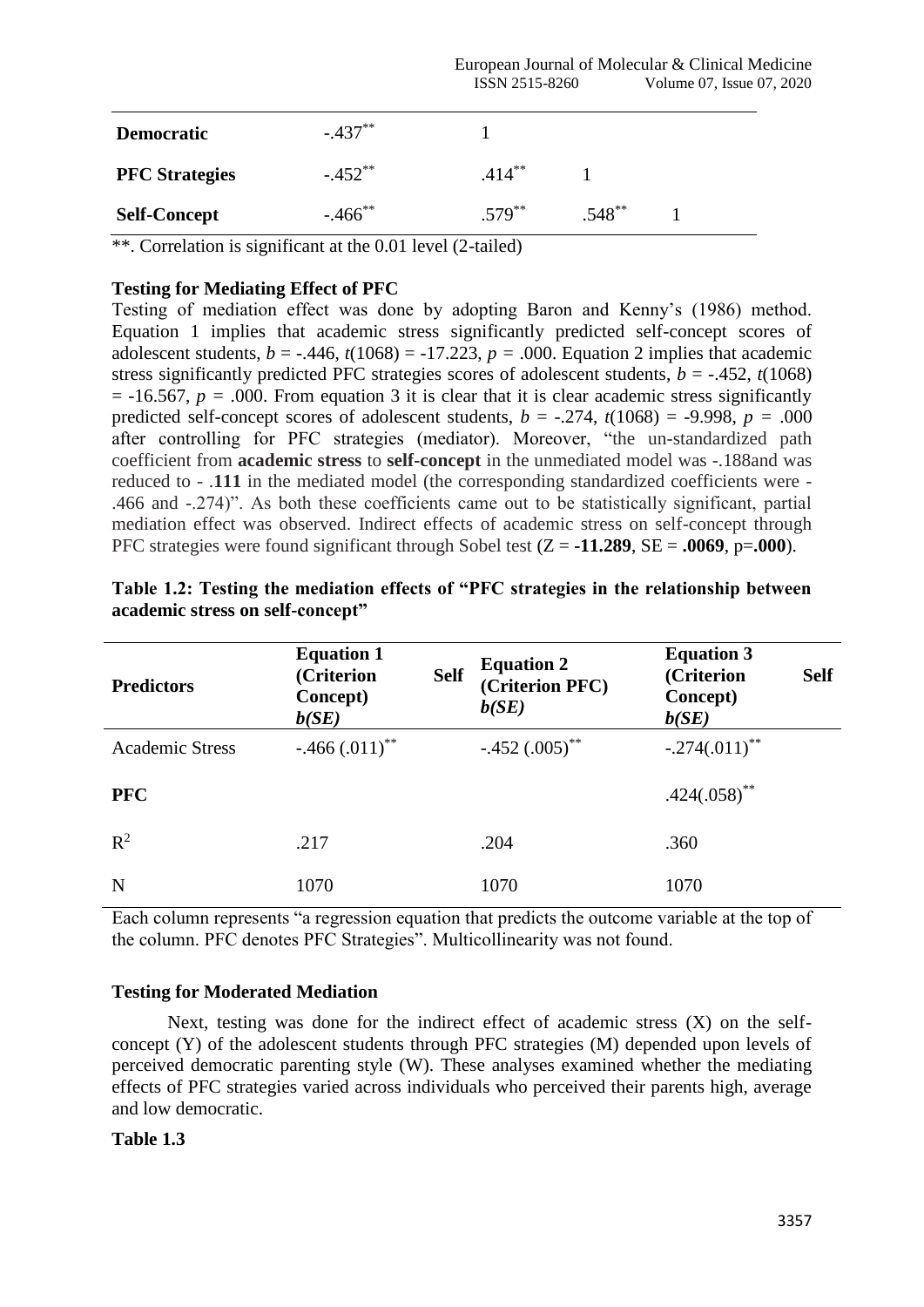| <b>Predictors</b>                                                            | <b>Equation 1</b><br>(Criterion Self<br>concept)<br>b(SE) | <b>Equation 2</b><br>(Criterion PFC)<br>b(SE) | <b>Equation 3</b><br>(Criterion Self<br>concept)<br>b(SE) |
|------------------------------------------------------------------------------|-----------------------------------------------------------|-----------------------------------------------|-----------------------------------------------------------|
| <b>Academic Stress</b>                                                       | $-.089(.010)$ **                                          | $-.057(.005)$ **                              | $-.076(.011)$ <sup>**</sup>                               |
| Perceived<br>Democratic<br>Parenting<br>Style                                | $2.139(.120)$ <sup>**</sup>                               | $.569(.064)^{**}$                             | $1.775(.121)$ **                                          |
| *Perceived<br>Academic<br><b>Stress</b><br><b>Democratic Parenting Style</b> | $.016(.001)$ **                                           | $.006(.001)$ **                               | $.015(.001)$ **                                           |
| <b>PFC</b>                                                                   |                                                           |                                               | $.464(.057)$ **                                           |
| Perceived<br><b>PFC</b><br>∗<br>Democratic<br><b>Parenting Style</b>         |                                                           |                                               | $.025(.008)$ **                                           |

**Testing the Moderated Mediation Effects of Academic Stress on Self Concept (PFC Strategies as Mediator and Perceived Democratic Parenting Style as Moderator)**

*Note*. Entries are b's (unstandardized regression coefficients). "Each column corresponds to a regression equation that predicts the criterion at the top of the column. PFC denotes PFC Strategies. Multicollinearity was not found".

Table 1.3 shows a significant "main effect" of academic stress on self-concept ( $b = -$ .089,  $p < 01$ . There was also a significant "main effect" of academic stress on PFC ( $b = -0.057$ , *p* <.01 when moderator was held constant and a significant interaction effect of PFC and perceived democratic parenting style ( $b = .025$ ,  $p < .01$ , thereby supporting a mediation effect of PFC that is further moderated by perceived democratic parenting style.

## **Table 1.4**

**Bootstrapped Indirect Effects of Academic Stress on the Self Concept of the Adolescent Students via PFC Strategies at Specific Values of the Moderator (Perceived Democratic Parenting Style)**

| <b>Mediator: PFC Strategies</b> |                                                   |          |                |                  |                  |  |
|---------------------------------|---------------------------------------------------|----------|----------------|------------------|------------------|--|
|                                 | Perceived<br>Democratic<br><b>Parenting Style</b> | Effect   | <b>Boot SE</b> | <b>Boot LLCI</b> | <b>Boot ULCI</b> |  |
| <b>PFC</b>                      | $-6.3995$                                         | $-.0503$ | .0085          | $-.0687$         | $-.0350$         |  |
| <b>PFC</b>                      | .0000                                             | $-.0296$ | .0057          | $-.0423$         | $-.0199$         |  |
| <b>PFC</b>                      | 6.3995                                            | $-.0089$ | .0052          | $-.0208$         | $-.0002$         |  |

5000 Bootstrapping resamples;  $SE = Standard Error$ ; Boot LLCI= Boot Lower level bias corrected confidence intervals, Boot  $ULCI = B$ oot Upper level bias corrected confidence intervals. Values for quantitative moderators are the mean and plus/minus one SD from mean. PFC denotes PFC Strategies.

In table 1.4, in line with the norms, the "indirect effect" of academic stress on selfconcept through PFC strategies decreases along with level of perceived democratic parenting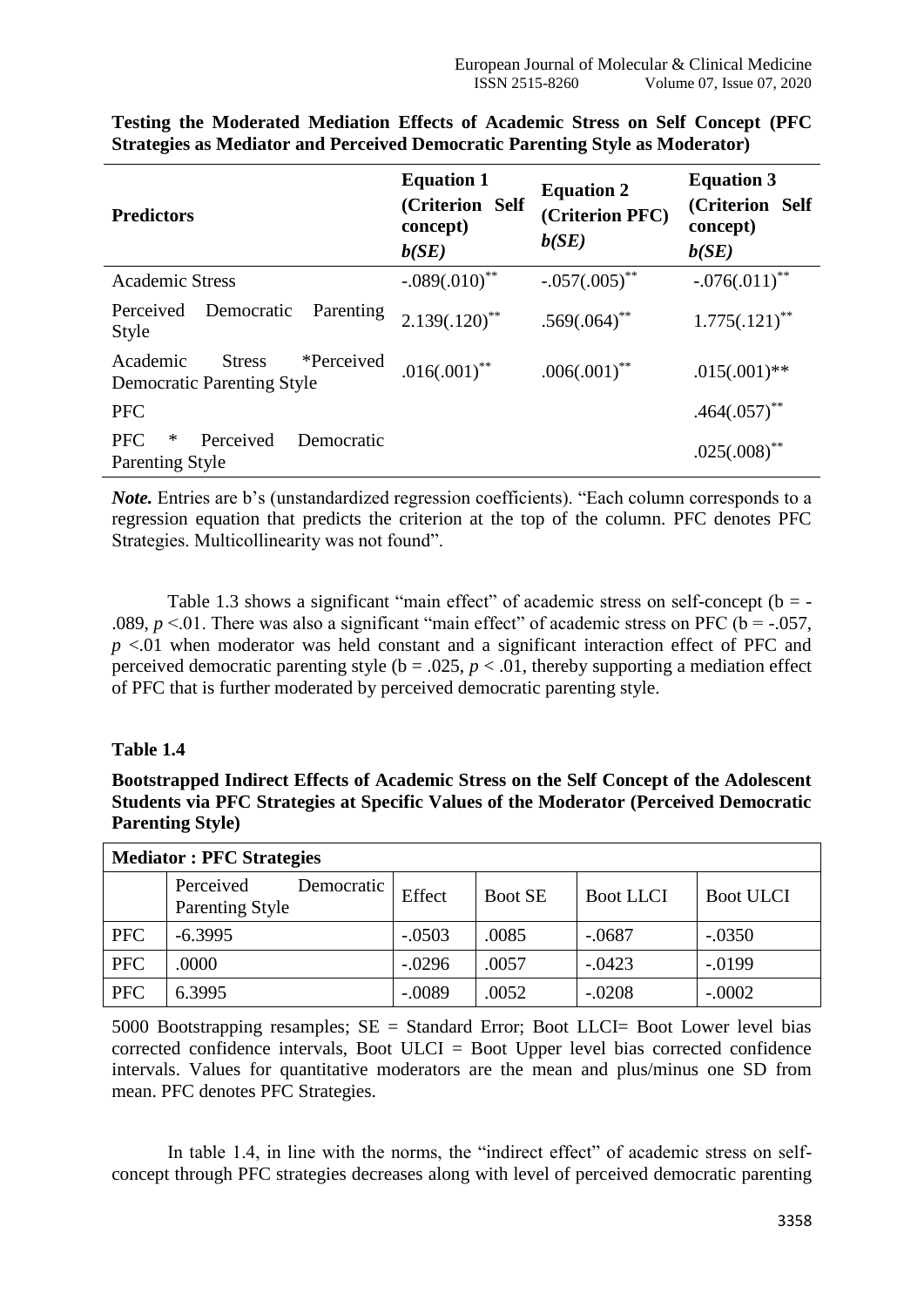style. This result indicated that PFC strategies mediated the effect of academic stress on selfconcept at different levels of perceived democratic parenting style. Furthermore, conditional indirect effect's strength (β) decreased as perceived democratic levels move from low to high.

At all the levels of perceived democratic parenting style, the 95% confidence intervals did not pass through or contain zero, which indicated that there was conditional indirect effect of PFC and it was significantly different from zero at  $p < .01$ , two tailed (see Table 4.51). Thus, PFC strategies mediated the effect of academic stress on self-concept at different levels of perceived democratic parenting style although the indirect effect through PFC strategies decreases as the level of perceived democratic parenting style was moving from low to high.

Analysing the slopes graphically showed that, for adolescents with low perceived democratic parenting style, higher academic stress was related to lower self-concept (low perceived democratic parenting style:  $b = -.0503$ ,  $SE = .0085$ ,  $CI = -.0687$  to  $-.0350$ ,  $p <$ *.*01). For adolescents with high perceived democratic parenting style, academic stress was related to self-concept but its impact decreased (high perceived democratic parenting style: b  $=$  -.0089, SE = .0052, CI = -.0208 to -.0002,  $p < .01$ ).

Hence the hypothesis "*Perceived democratic parenting style will not moderate the mediation model of PFC strategies between academic stress and self-concept of adolescent students"* was not accepted, thus can be concluded that there was conditional direct and indirect between academic stress and self-concept of adolescent students.

#### **Discussion**

In the present study the indirect effect was further moderated by perceived democratic and perceived autocratic parenting style. Academic stress and self-concept's effect was partially mediated by both "problem focused and emotion focused coping strategies" i.e. academic stress' effect on self-concept was partially due to the problem focused and emotion focused coping strategies that were adopted by adolescent students. This indirect effect was different at different level of perceived democratic. For adolescent students with high perceived democratic parenting style, academic stress was related to self-concept but its impact decreased and the effect of academic stress on self-concept was high when adolescent students perceive their parents low on democratic parenting style.

## **Reference**

Ang, R. P., & Huan, V. S. (2006). Relationship between academic stress and suicidal ideation: Testing for depression as a mediator using multiple regression. *Child psychiatry and human development*, *37*(2), 133.

Bansal, C. P., & Bhave, S. Y. (2006). Stress in Adolescents and its Management. *Bhave's Textbook of Adolescent Medicine.* New Delhi: Jaypee Brothers Medical publishers, 844-53.

Byrne, D. G., & Mazanov, J. (2003). Adolescent stress and future smoking behaviour: A prospective investigation. *Journal of Psychosomatic Research*, *54*(4), 313-321.

Edwards, J. R., & Lambert, L. S. (2007). Methods for integrating moderation and mediation: a general analytical framework using moderated path analysis. *Psychological methods*, *12*(1), 1.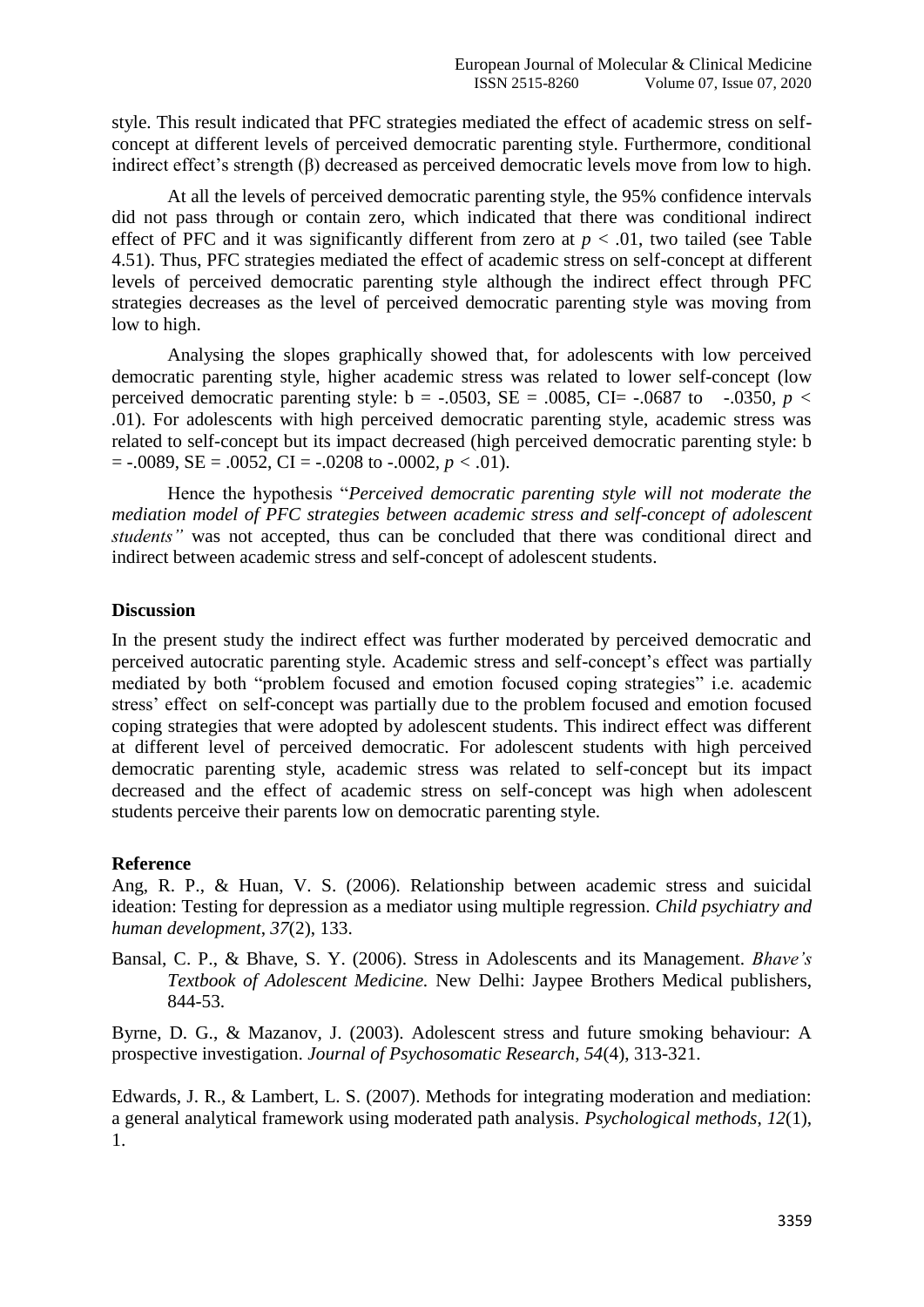Folkman, S., & Lazarus, R. S. (1984). *Stress, appraisal, and coping* (pp. 150-153). New York: Springer Publishing Company.

Gouda, S., Luong, M. T., Schmidt, S., & Bauer, J. (2016). Students and teachers benefit from mindfulness-based stress reduction in a school-embedded pilot study. *Frontiers in psychology*, *7*, 590.

Lamborn, S. D., Mounts, N. S., Steinberg, L., & Dornbusch, S. M. (1991). Patterns of competence and adjustment among adolescents from authoritative, authoritarian, indulgent, and neglectful families. *Child development*, *62*(5), 1049-1065.

Pardo, A., & Román, M. (2013). Reflections on the Baron and Kenny model of statistical mediation. *Anales de psicologia*, *29*(2), 614-623.

Preacher, K. J., Rucker, D. D., & Hayes, A. F. (2007). Addressing moderated mediation hypotheses: Theory, methods, and prescriptions. *Multivariate behavioral research*, *42*(1), 185-227.

Verma, S., & Gupta, J. (1990). Some aspects of high academic stress and symptoms. *Journal of Personality and Clinical Studies*.

- Folkman, S., & Lazarus, R. S. (1988). Manual for the Ways of Coping Questionnaire Research Edition. Palo Alto, CA Consulting Psychologists Press. (Hindi version-2008, adapted by Dr. Anirudh, Dept. of Psychology, MDU, Rohtak).
- Milgram. R. M.,& Hong. E. (1999).Multipotential abilities and vocational interests in gifted adolescents: Fact or fiction? *International Journal of Psychology, 34,* 81-93.
- Murphy, C., & Walker, D, (1999). Introduction and definitions of giftedness in the early years.
- NAGC/National Association for Gifted Children. (2013). *Redefining giftedness for a new century: Shifting the paradigm.* Retrieved on 10<sup>th</sup> May, 2018.
- Noeth, R.J., Engen, H.B., &Noeth, P.E. (1984). Making career decisions: A self report of factors that help high school students. *The Vocational Guidance Quarterly, 32,* 240- 248.
- Noack. P. Kracke., B. Gniewosz. B.,& Dietrich. J. (2010).Parental and school effects on student's occupational exploration.A longitudinal and multilevel analysis.*Journal of Vocational Behavior, 77*, 50-57.
- Olaose.Bikan.,& Isaac. O. (2014). Effects of parental influence on adolescents' career choice in badagry local government area of lagos state, Nigeria. *IOSR Journal of Research & Method in Education, 4*(4), 44-57.
- Ozcan.D. (2017).Career decision-making of the gifted and talented. *South African Journal of Education, 37* (4), 1-8.
- Ogurlu. U. Kaya., F &Hizli. E. (2015).Career decisions of gifted students in Turkey.*Journal Of European Education, 5*(1), 31-45.
- Osipow, S. H., Carney, C. G., Winer, J., Yanoc, B. &Koschier, M. (1976). *The Career Decision Scale.*(3<sup>rd</sup> revision). Columbus, OH: Marathon Consulting & Press.
- Pasricha, P. (1964). *Educational Psychology,* Delhi: University Publishers.